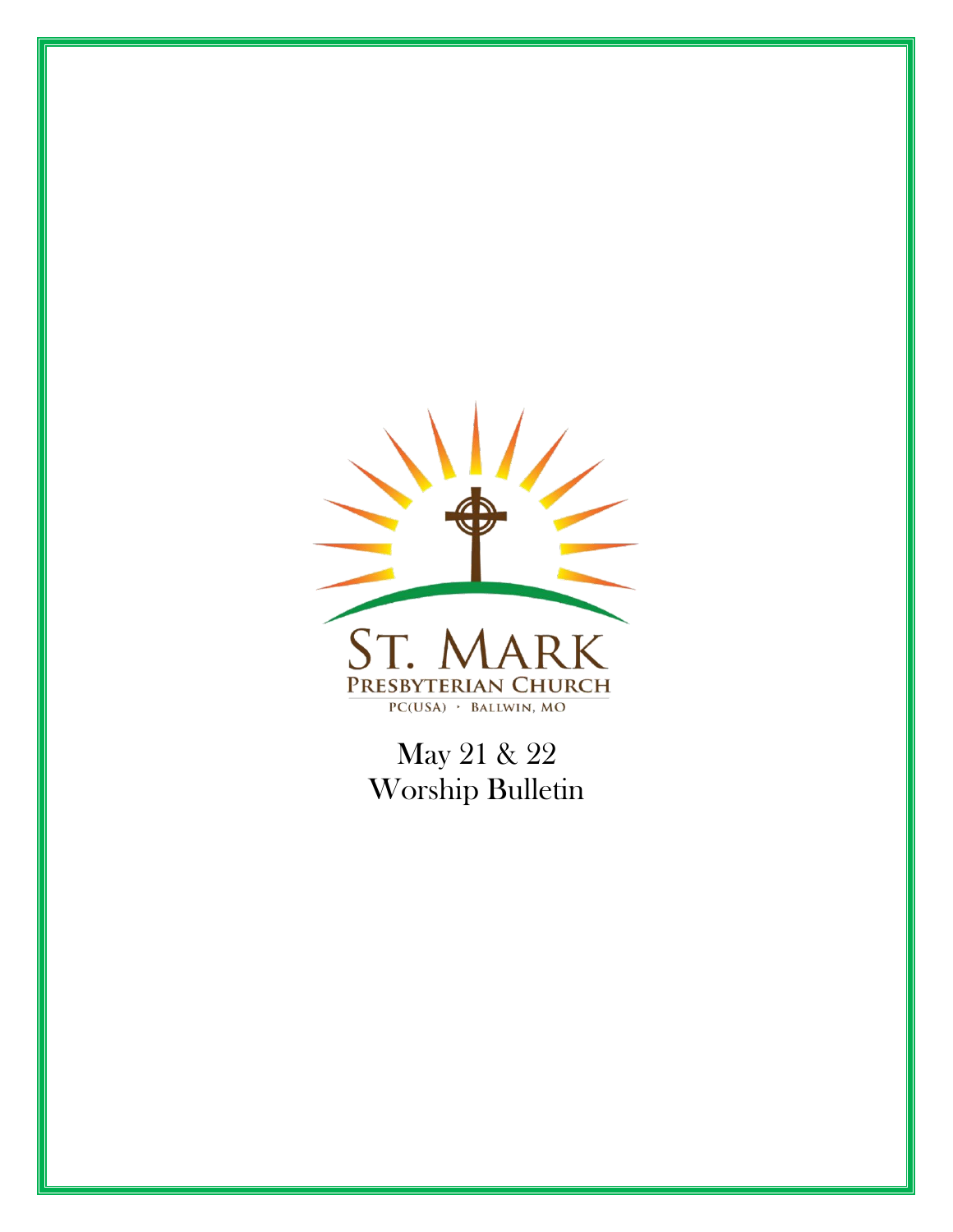### ORDER OF WORSHIP

#### CENTERING PRAYER

Astonishing God, you give us a vision of the heavenly city, the new Jerusalem, your home among mortals on earth. All people and nations will stream to your city where they will find nourishment, healing, and peace. Even now your blessing shines upon all the earth to help us see a larger vision of your loving care for creation. You call us to move beyond our comfortable circles into unfamiliar places, as we seek to share your dream of a world made new in Christ. Amen.

PRELUDE (Sunday Worship) Little Prelude and Fugue in C Bach (1685-1750)

WELCOME and ANNOUNCEMENTS

RECOGNIGTION OF GRADUATES

HONORING LYNNE DAUVE

#### **CALL TO WORSHIP**

Alleluia, Christ is risen. **The Lord is risen indeed, alleluia.** Let the peoples praise you, O God. **Let all the peoples praise you.**

#### **† HYMN "Come, Thou Fount of Every Blessing" Hymnal #475**

#### **PRAYER OF CONFESSION**

**Loving God, we confess we are an anxious people who deny your blessings and fail to keep your word. Instead of sharing your fruits of the Spirit, we cut ourselves off from you and one another. Forgive us, we pray, for these and all our sins, that we might live in peace and reflect your love in the world. We continue to pray in Jesus' name.**  (Silent Confession)

#### ASSURANCE OF GRACE

#### **† SHARING THE PEACE OF CHRIST**

The peace of Christ be with you. **And also with you.**

#### **†GLORY TO GOD Hymnal #582**

TIME WITH CHILDREN (Sunday Worship) (Children  $5<sup>th</sup>$  grade and younger may leave to attend Sunday School)

SCRIPTURE Revelation 21:10, 21:22-22:5

SERMON **EXAMPLE 19 SERMON** "The Giving Tree" Rev. Dr. Dave Burgess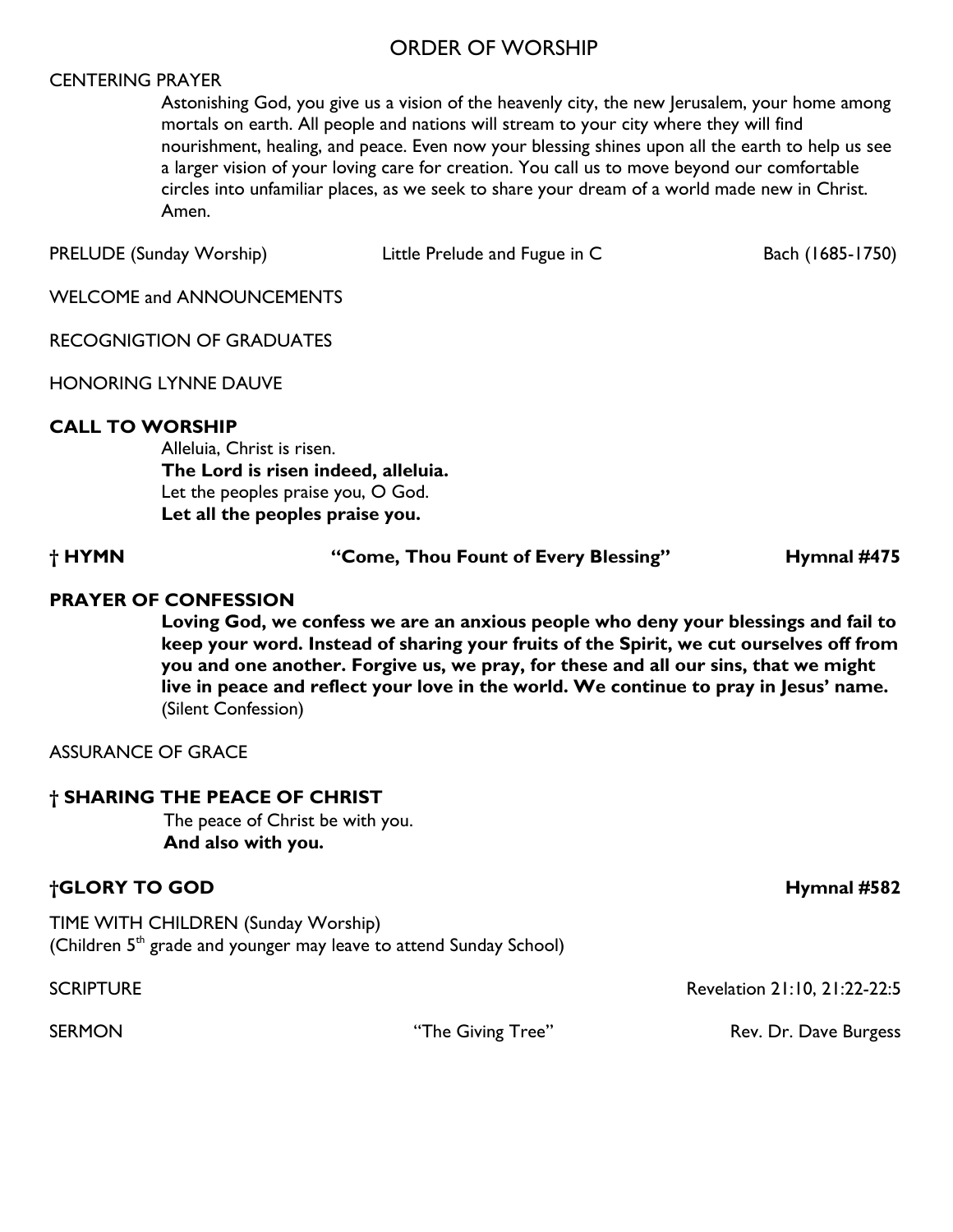#### **† AFFIRMATION OF FAITH Apostles' Creed**

**I believe in God, the Father almighty, Maker of heaven and earth, and in Jesus Christ his only Son, our Lord; who was conceived by the Holy Ghost, born of the Virgin Mary, suffered under Pontius Pilate, was crucified, dead, and buried; he descended into hell; the third day he rose again from the dead; he ascended into heaven, and sitteth on the right hand of God the Father Almighty; from thence he shall come to judge the quick and the dead. I believe in the Holy Ghost; the holy catholic church; the communion of saints; the forgiveness of sins; the resurrection of the body; and the life everlasting. Amen.** 

| <b>OFFERING</b> | May the Peace of the Lord | Wagner |
|-----------------|---------------------------|--------|
|                 | <b>Chancel Choir</b>      |        |

**† THE DOXOLOGY Hymnal #606**

#### **PRAYERS OF THE PEOPLE AND THE LORD'S PRAYER**

**Our Father, who art in heaven, hallowed be thy name, thy kingdom come, thy will be done, on earth as it is in heaven. Give us this day our daily bread; and forgive us our debts, as we forgive our debtors; and lead us not into temptation, but deliver us from evil. For thine is the kingdom, and the power, and the glory, forever. Amen.** 

**† HYMN "There Is a Balm in Gilead" Hymnal #792**

† CHARGE AND BLESSING

#### **† BENEDICTION**

He lives, He lives, Christ Jesus lives today! He walks with me and talks with me along life's narrow way. He lives, He lives, salvation to impart! You ask me how I know He lives? He lives within my heart.

POSTLUDE (Sunday Worship) *Postludio Maestoso* Lorenz, 1961

*† You are invited to stand, as you are able* 

## **UPCOMING EVENTS**

**May 25** PW Book Club, 9:30 am

**June 5** Pentecost & Confirmation Sunday, 60<sup>th</sup> Anniversary Celebration, & Picnic

**June 10** Claymont Food Truck Friday at St. Mark, 5:30-7:30 pm

**June 12-18** Youth Mission Trip

(Sunday Worship) **"He Lives"**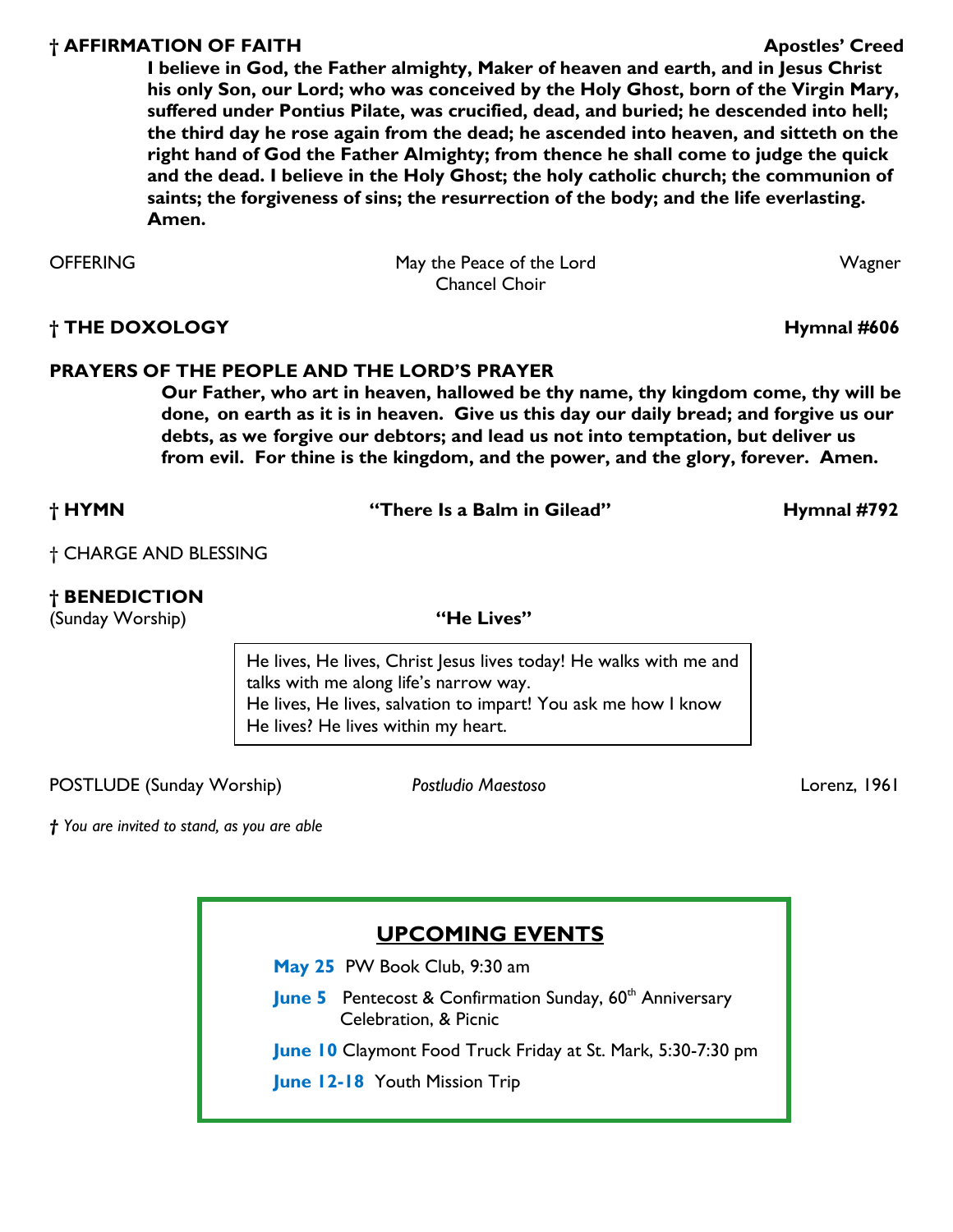## **WELCOME TO ST. MARK PRESBYTERIAN CHURCH!**

We are pleased to have you join us this morning. Your presence enriches both us and this experience of worship together. It is our prayer this will be a time of challenge and encouragement. Wherever you may be on your faith journey, there is a place for you to participate in our life together here at St. Mark.

**To Our Guests.** We hope you enjoy your visit today. Whether this is your first visit, or you have been coming to St. Mark and are considering joining the church and you would like to know more about St. Mark, we would be happy to talk with you. For more information, please contact the church office, 636-394-2233.

**Please wear your NAMETAG at church.** Don't have one? Stop by the church office where you will find a form to fill out in the "Name Badge" mailbox.

**Listening devices** are also available and may be picked up from the sound technician in the booth at the back of the sanctuary.

**April/May/June** *These Days* devotional booklets are in the lobby at the 'Mark' entrance.

**Please be aware** that, as St. Mark works to increase safety and security, all doors to the building are locked Sunday morning once worship has begun. Those who arrive late should approach the 'Mark' door and will be admitted by a member of the Security Team.

**Flowers for the Sanctuary** are donated by are donated by Nancy Dun "In memory of my husband, Richard."



## **WAYS TO GIVE**

If you would like to make a monetary donation to St. Mark, we have several convenient and easy ways to do this:

**In-person:** An offering plate is available in the Narthex after the worship service.

**Mail**: Please make check out to St. Mark Presbyterian Church and send to:

> St. Mark Presbyterian Church 601 Claymont Drive Ballwin, MO 63011

**Online**: To donate, use the **QR Code** here to be



directed to our giving page on discoverstmark.org, **OR** go to:

www.discoverstmark.org/ giving/make-an-on-linedonation-to-st-mark/

## **PENTECOST OFFERING**

When we think of Pentecost we think of the color red—the red of youth, joy, discovery, and growth. Pentecost is always the seventh Sunday after Easter and this year we will celebrate on June 5 and welcome our Confirmands to membership at St. Mark. A gift to the Pentecost Offering helps the church encourage, develop, and support its young people, and it also addresses the needs of at-risk children. St. Mark retains 40% of what is collected to distribute locally. This is your chance to make a difference for children and youth at risk and young adults.



**Anniversary Celebration** Pentecost Sunday, June 5

**Save the Date!** Sunday, June 5th we will celebrate the 60th Anniversary of St. Mark Presbyterian Church with an All Church Picnic! Please RSVP at the Welcome Center with the number of people attending. We will have hot dogs, brats and Ted Drewe's so you will not want to miss this celebration!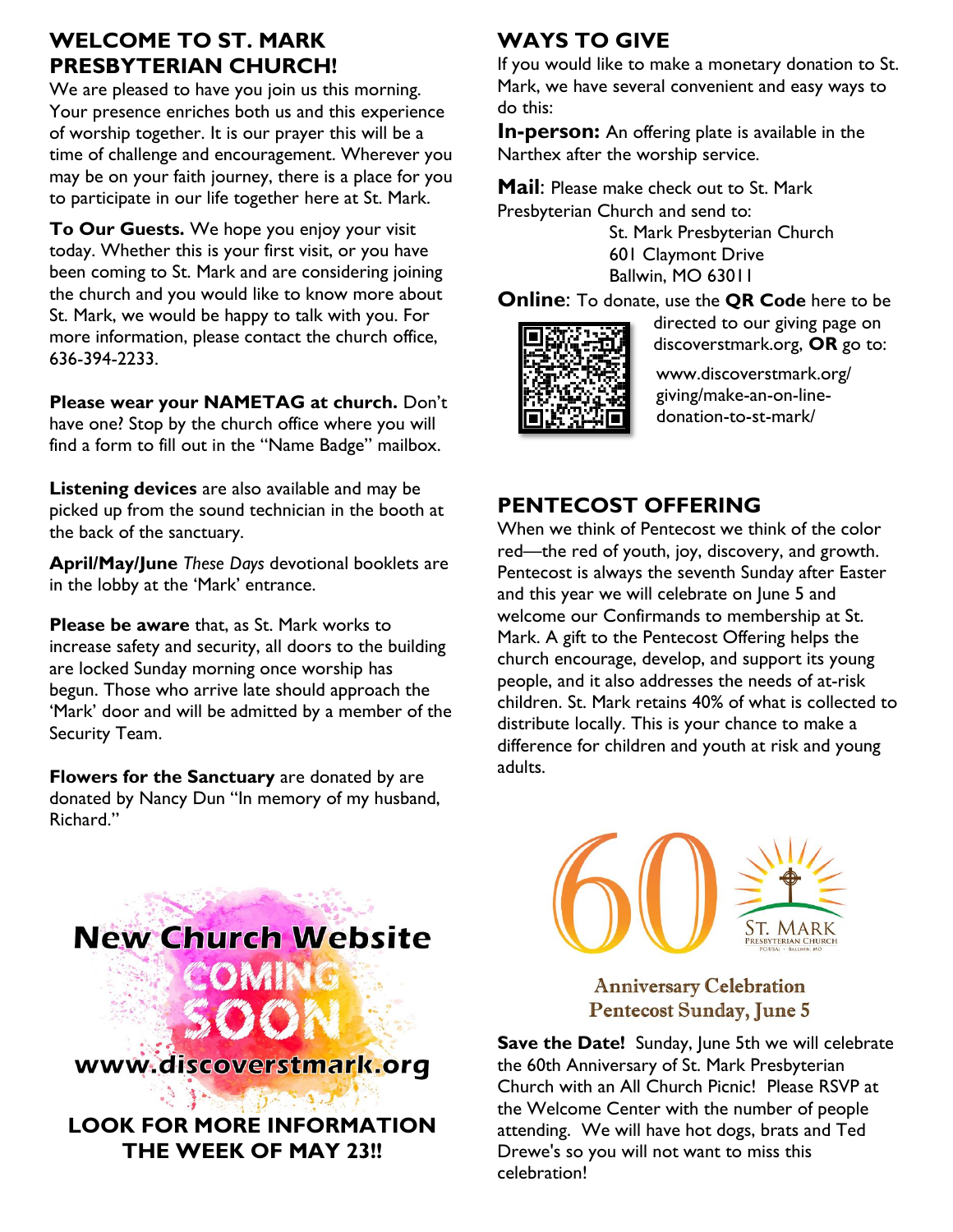

2023  $\operatorname{\mathsf{Holy}}$  Land  $\operatorname{\mathsf{Trip}}$ Please Contact Pastor Dave for More Information

## **THE NOMINATING COMMITTEE IS SEEKING CANDIDATES!**

The nominating committee is seeking candidates for this year's class of elders, deacons, nominating committee and endowment committee members. There is a lot of talent in our church community and what better way is there to join in, make a difference and expand your circle of friends than participating in the work of the church! Nominations are being sought for four elders, six deacons, four nominating committee members, and one nominee for the endowment committee. Take a look around you and if you know someone who seems like a good candidate, nominate them! (You could even nominate yourself, after all, who knows you better!) The committee will do the rest of the work of contacting and discussing the interests of the nominees. All nominations are confidential. Nominating forms are available at the welcome desk in the narthex or church office. Nomination forms can be returned to the Congregational Nominating Committee box in the church office.

## **WHAT'S HAPPENING WITH YOUTH**



Youth meet weekly in person to have fun, fellowship, and faith experiences. Did I forget to say SNACKS?!?! Snacks too! Join us Wednesdays from 6-7 pm in the youth room!



Put the date May  $22<sup>nd</sup>$  on your calendar for our next youth hangout! Our activity has not been determined just yet but keep your eyes and ears open for updates!



Join us this Pentecost Sunday June 5<sup>th</sup> as members of the 2022 class of confirmands publicly affirm their faith during worship. We rejoice with them as they declare their faith as part of the body of Christ. Congratulations confirmands!



## **YOUTH MISSION TRIP**

There is still room for you! Contact Pastor MP if you are interested. Our trip meetings will be May 25 and June 8 at 6 pm in room 102. Parents are welcome to stay but it is not required. We will be preparing for the trip and doing things like making our tie-dye t-shirts!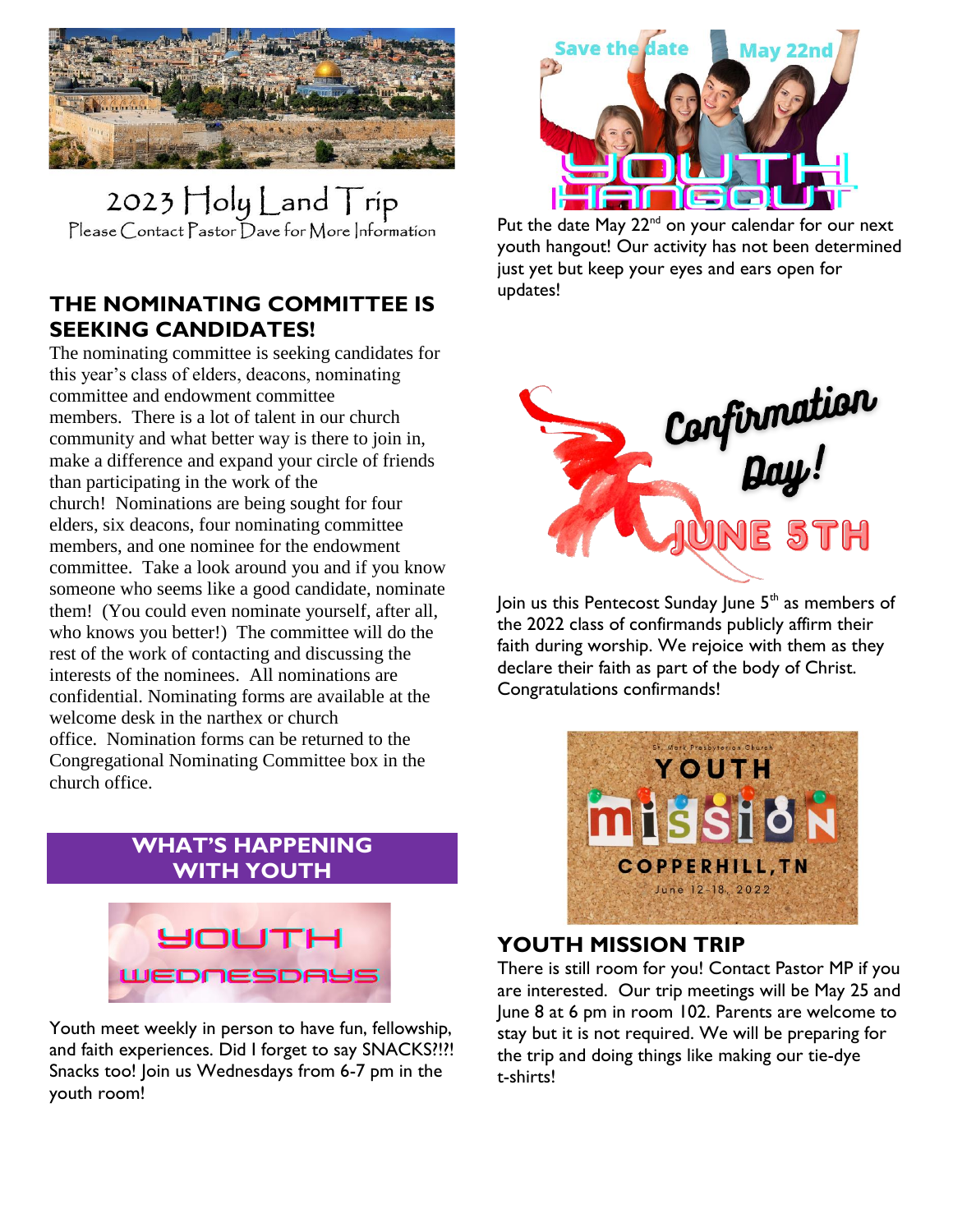## **WHAT'S HAPPENING WITH CHILDREN'S MINIST**



## **VACATION BIBLE SCHOOL IS JULY**

**18-20!** Go to **www.discoverstmark.org** to register children from preschool  $-5<sup>th</sup>$  grade to attend this year's Vacation Bible School AND consider registering yourself to volunteer as well!

## **VBS POTLUCK DINNERS**

**June 1 & 29, 5:30 – 7:30 pm**

June 1 – Dierberg's fried chicken & June 29 – Bandanas pulled pork

Bring a side dish and help prepare for VBS *"Making Waves."* There will be painting, crafts, and miscellaneous tasks to prepare for VBS, July 18, 19, & 20. If you cannot make the VBS Potluck Dinner dates, we will have a VBS work schedule in the Narthex on June 5 where you can sign up for specific times between July  $10 - 16$ . If you have questions, please contact Latisha Gilliland.

## **MISSION AT ST. MARK**

## **FOOD PANTRY MOST WANTED**

During May, we are collecting the following items for Circle of Concern and Isaiah 58:

- *Canned Chicken*
- 
- *Sardines*



- *Canned Spinach* • *Cereal*
- *Dish Soap*

Please place your donations on the table in the pastors' hallway. You may also write a check indicating the mission partner(s) on the memo line.

## **ADULT MISSION TRIP July 9-16, Spirit Lake, ND**

Mission trip activities include light construction such as building wheelchair ramps, painting of houses, roofing, and minor repair of elder and persons with disability housing depending on the experience and skill



levels of the teams. Each afternoon a portion of the team will help with summer day camp activities. Please contact Chris Polak for more information.



## **ABC SALE – IT'S BACK!**

Have you heard? After two long years, our ABC Sale is

returning! We'll be accepting drop-offs at St Mark beginning Sunday, July  $31^{st}$  after the 10am service until 4pm, and Monday, Tuesday, Wednesday, August 1-3 rd from 8am to Noon; no drop-offs will be accepted on Thursday, August  $4<sup>th</sup>$ . The sale days are Friday, August  $5<sup>th</sup>$  and Saturday, August  $6<sup>th</sup>$ . We'll open early on Friday (7am) to those who want to get a jump on the bargains (and are willing to pay \$10); regular sale hours will be 8am to 2pm on Friday, and 8am to Noon on Saturday.

We'll accept clothing (all ages and sizes), toys, books, puzzles, small household items, gardening equipment, tools, sports equipment, holiday items, and luggage. However, we are unable to accept electronics, largescale furniture items, baby cribs, highchairs, car seats, entertainment centers and mattresses. So take this opportunity to clean out your attics, basements, and closets, and bring your treasures to St Mark starting July  $31^{st}$ !

Events like this need lots of volunteers: set-up, greeters, cashiers, help in each of the departments, clean-up and so forth. More information will be coming out soon, so please consider where you would be willing to help out. We'll be reaching out again shortly. Thanks! Joyce Blackwell, Glenn Knopf, Pam Ladley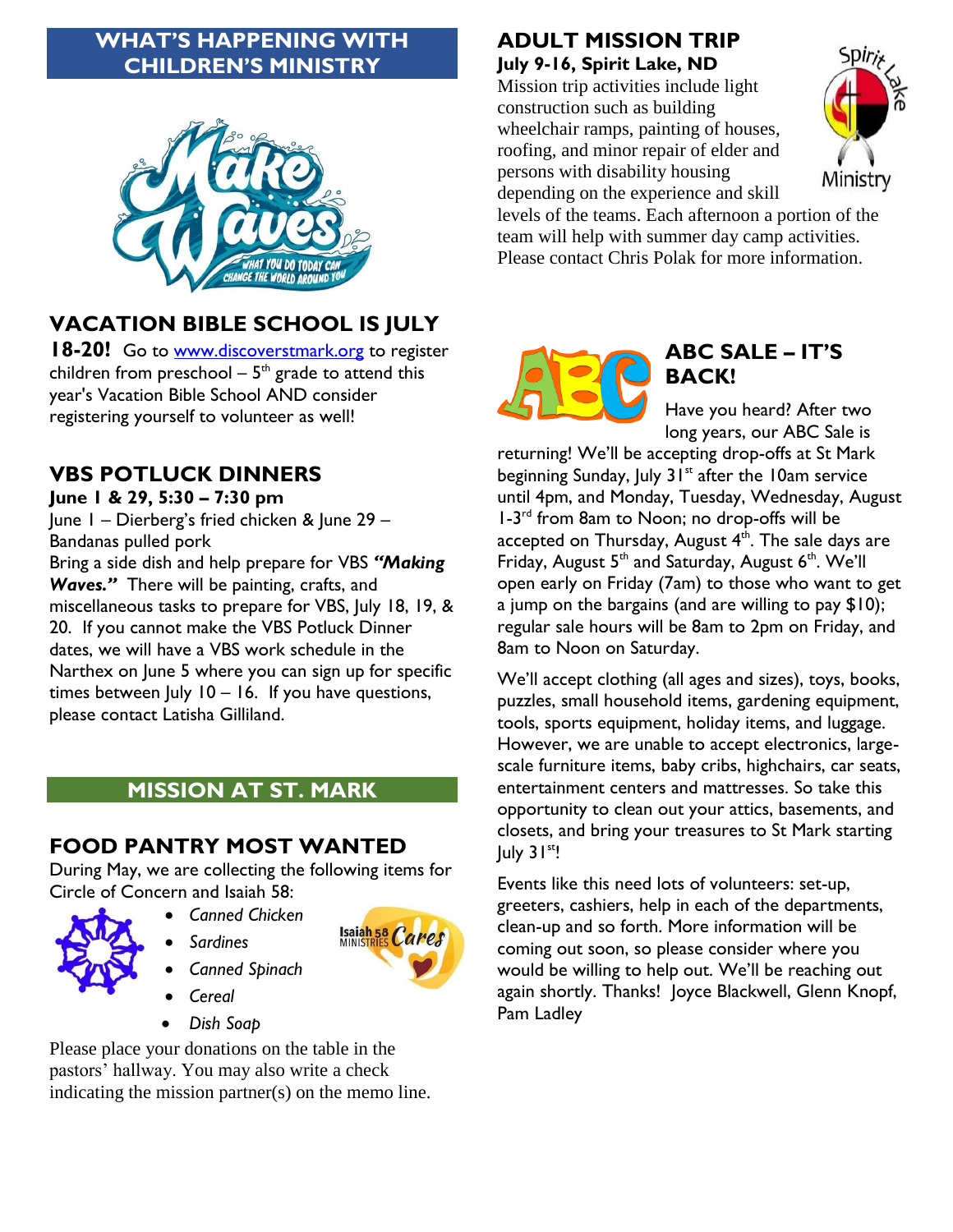## **ST. MARK PRESBYTERIAN WOMEN**



The PW Book Club will meet May 25 at 9:30AM in Room 102 and virtually. Please join us as Mary Beth Powell presents West with Giraffes by Lynda Rutledge. This is the fictionalized true story of the hazardous transport of 2 giraffes by truck from the Atlantic Coast to the San Diego Zoo. It is an amazing 12-day road trip as well as a coming-of-age story.

## **GO GETTERS WILL TAKE A BREAK FOR THE SUMMER**

ATTENTION: Go Getter lunches will resume on September 13, 2022! Thanks for your participation and have a safe and blessed summer.

# **Food Truck Friday**



The Claymont Neighborhood Association, in collaboration with St. Mark, will host the first Food Truck Friday of the summer on June 10th, 5:30-7:30 pm in the St. Mark parking lot **More information coming soon!**